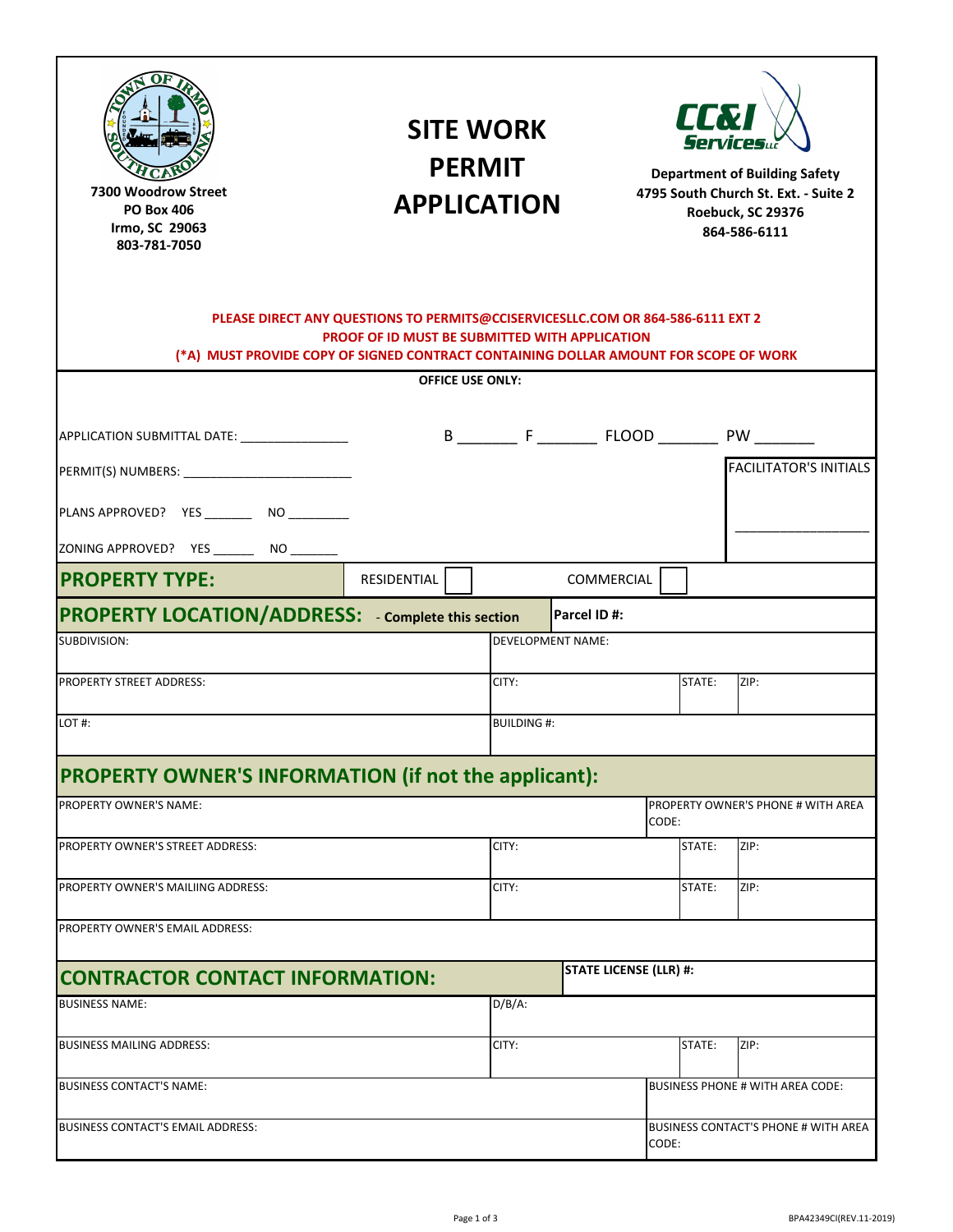| <b>TYPE OF WORK:</b>                                                                                                                                                                                                                                                                      |    |                                                    |    |  |  |  |  |  |
|-------------------------------------------------------------------------------------------------------------------------------------------------------------------------------------------------------------------------------------------------------------------------------------------|----|----------------------------------------------------|----|--|--|--|--|--|
| Creating or Expanding an Asphalt or Concrete Area<br><b>Grading and Seeding Only</b><br>Completing Site Work (including Utilities, Grading, Paving and Foundation) for future building construction<br>Other:<br>** Additional permits will be required for future building construction. |    |                                                    |    |  |  |  |  |  |
| <b>GROSS SQUARE FOOTAGE:</b>                                                                                                                                                                                                                                                              |    | <b>EXISTING</b><br><b>NEW</b>                      |    |  |  |  |  |  |
| <b>DESCRIPTION OF WORK:</b>                                                                                                                                                                                                                                                               |    |                                                    |    |  |  |  |  |  |
|                                                                                                                                                                                                                                                                                           |    |                                                    |    |  |  |  |  |  |
|                                                                                                                                                                                                                                                                                           |    |                                                    |    |  |  |  |  |  |
|                                                                                                                                                                                                                                                                                           |    |                                                    |    |  |  |  |  |  |
|                                                                                                                                                                                                                                                                                           |    |                                                    |    |  |  |  |  |  |
|                                                                                                                                                                                                                                                                                           |    |                                                    |    |  |  |  |  |  |
| (*A) CONTRACT AMOUNT:                                                                                                                                                                                                                                                                     | \$ | Do you have a current business license?<br>Yes, #: | No |  |  |  |  |  |
| <b>CONTRACTORS: YOU MUST PURCHASE A CITY BUSINESS LICENSE IN ORDER TO OBTAIN A PERMIT AND CONDUCT WORK.</b>                                                                                                                                                                               |    |                                                    |    |  |  |  |  |  |
| <b>Town of Williamston</b><br><b>BUILDING CODES FEE SCHEDULE - EFFECTIVE February 15, 2021</b><br>FEE SCHEDULE IS LOCATED UNDER PERMITS ON THE WEBSITE                                                                                                                                    |    |                                                    |    |  |  |  |  |  |